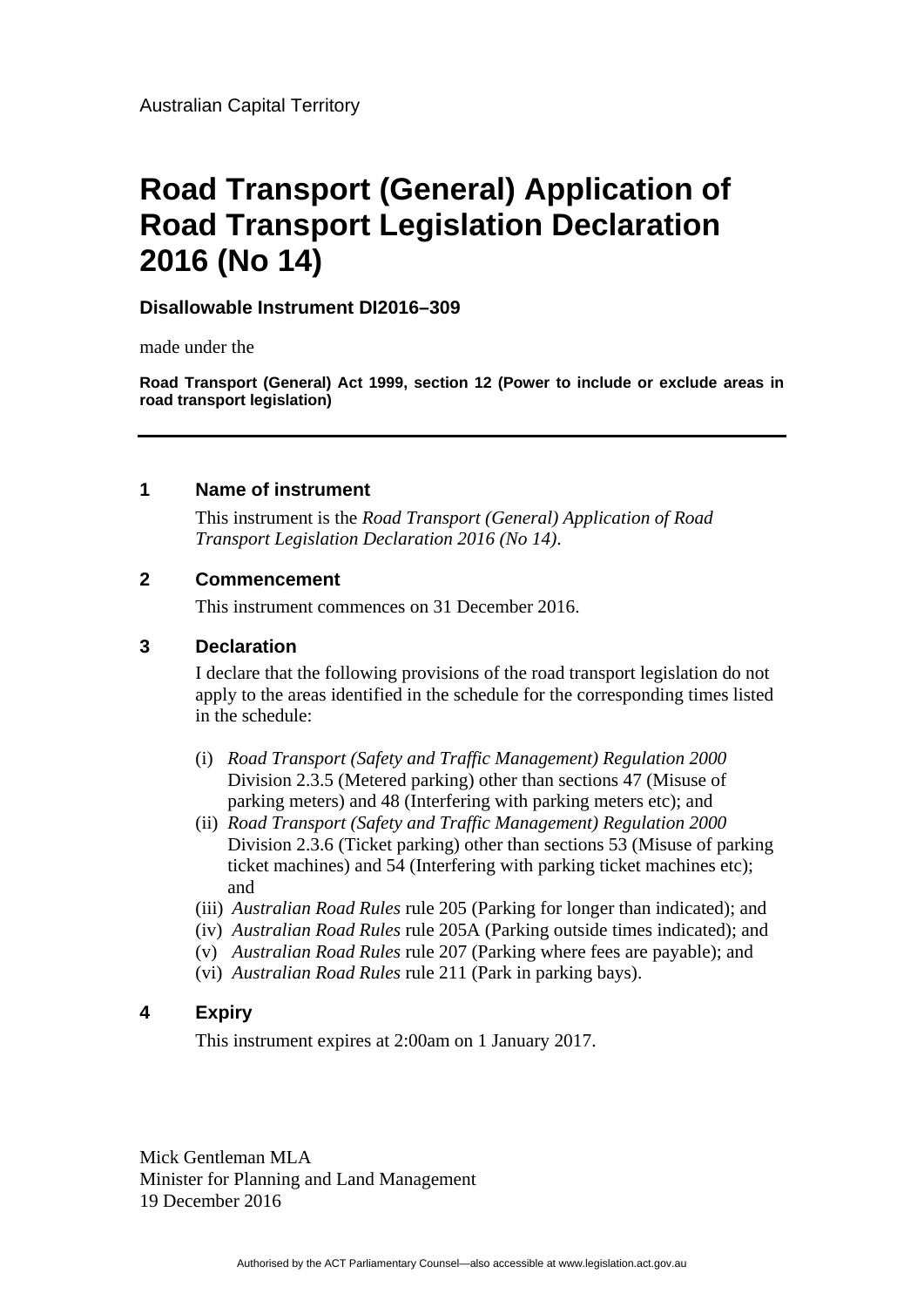- 1. Northbourne Avenue (northbound and southbound lanes between Cooyong Street and Vernon Circle), between 8:40 pm and 9:30 pm on Saturday 31 December 2016, and between 11:40 pm on Saturday 31 December 2016 and 12:30 am on Sunday 1 January 2017.
- 2. London Circuit (between Northbourne Avenue and Akuna Street), between 5:00 pm on Saturday 31 December 2016 and 2:00 am on Sunday 1 January 2017.
- 3. Legislative Assembly Car Parks on London Circuit, between 2:00 pm on Saturday 31 December 2016 and 2:00 am on Sunday 1 January 2017.
- 4. Ainslie Place, between 2:00 pm on Saturday 31 December 2016 and 2:00 am on Sunday 1 January 2017.